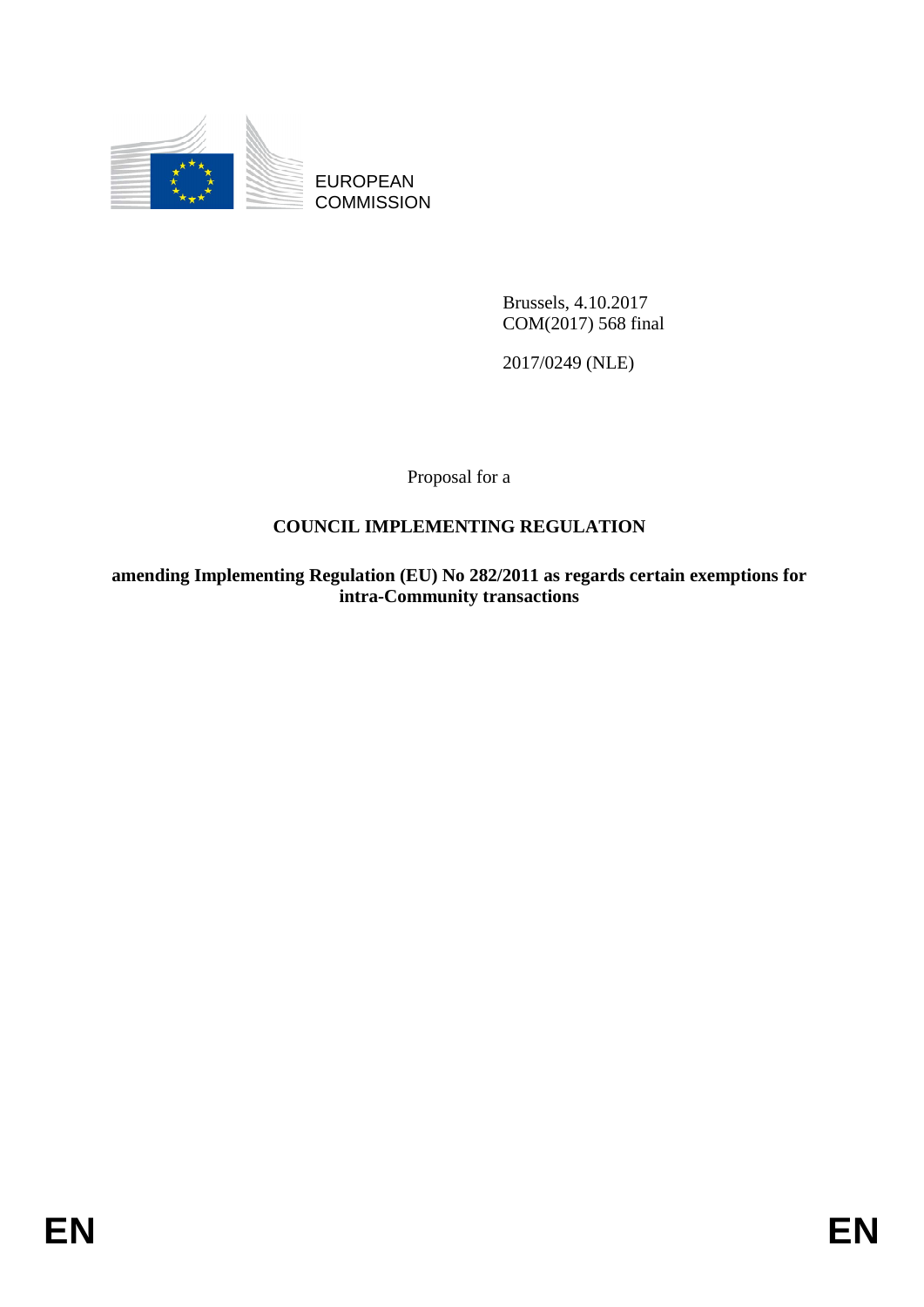## **EXPLANATORY MEMORANDUM**

#### **1. CONTEXT OF THE PROPOSAL**

#### **• Reasons for and objectives of the proposal**

On 7 April 2016, the Commission adopted the *Action Plan on VAT – Towards a single EU VAT area – Time to decide*<sup>1</sup> (VAT Action Plan). There the Commission announced, inter alia, its intention to adopt a definitive VAT system for Business-to-Business (B2B) intra-Union cross-border trade based on the principle of taxation in the Member State of destination of the goods in order to create a robust single European VAT area. A legislative proposal for such a simpler and fraud-proof definitive VAT system for intra-Union trade was included in the Commission's Work Programme for 2017<sup>2</sup>.

In its conclusions of  $25$  May  $2016^3$ , the Council took note of the points made by the Commission in its VAT Action Plan as regards the way forward towards the definitive VAT system and of its intention to present, as a first step, a legislative proposal in 2017 for the definitive VAT system for cross-border trade. It also reiterated its view that the principle of "taxation in the Member State of origin of the supply of goods or services" should be replaced by the principle of "taxation in the Member State of destination" for the definitive VAT system for B2B transactions.

In its conclusions of 8 November  $2016<sup>4</sup>$  the Council stated that, while the Commission is working on the definitive VAT system for intra-Union trade, improvements to the current VAT system should be made in the meantime. In this context, the Council requested amendments in four areas:

- Proof of intra-Community supply: the Council invited the Commission to explore possibilities for a common framework of recommended criteria for the documentary evidence required to claim an exemption for intra-Community supplies.
- VAT identification number: the Council invited the Commission to present a legislative proposal aimed at making the valid VAT identification number of the taxable person or non-taxable legal person acquiring the goods, allocated by a Member State other than that in which dispatch or transport of the goods began, an additional substantive condition for the application of the exemption in respect of an intra-Community supply of goods.
- Chain transactions: the Council invited the Commission to analyse and propose uniform criteria and appropriate legislative improvements which would lead to increased legal certainty and harmonised application of VAT rules when determining the VAT treatment of the transaction chain, including triangular transactions.
- Call-off stock: the Council invited the Commission to propose modifications to the current VAT rules in order to allow simplification and uniform treatment for call-off

 $\frac{1}{1}$ COM(2016) 148 final.

 $\overline{\phantom{a}}$  See Commission Work Programme 2017: Delivering a Europe that protects, empowers and defends, COM(2016) 710 final.

[http://eur-lex.europa.eu/legal-content/EN/T](http://eur-lex.europa.eu/legal-content/EN/TXT/?qid=1487237841093&uri=CELEX:52016DC0710)XT/?qid=1487237841093&uri=CELEX:52016DC0710

See[: http://www.consilium.europa.eu/en/press/press-releases/2016/05/25-conclusions-vat-action-plan/](http://www.consilium.europa.eu/en/press/press-releases/2016/05/25-conclusions-vat-action-plan/) <sup>4</sup>

Council conclusions of 8 November 2016 on Improvements to the current EU VAT rules for crossborder transactions (No. 14257/16 FISC 190 ECOFIN 1023 of 9 November 2016) <http://data.consilium.europa.eu/doc/document/ST-14257-2016-INIT/en/pdf>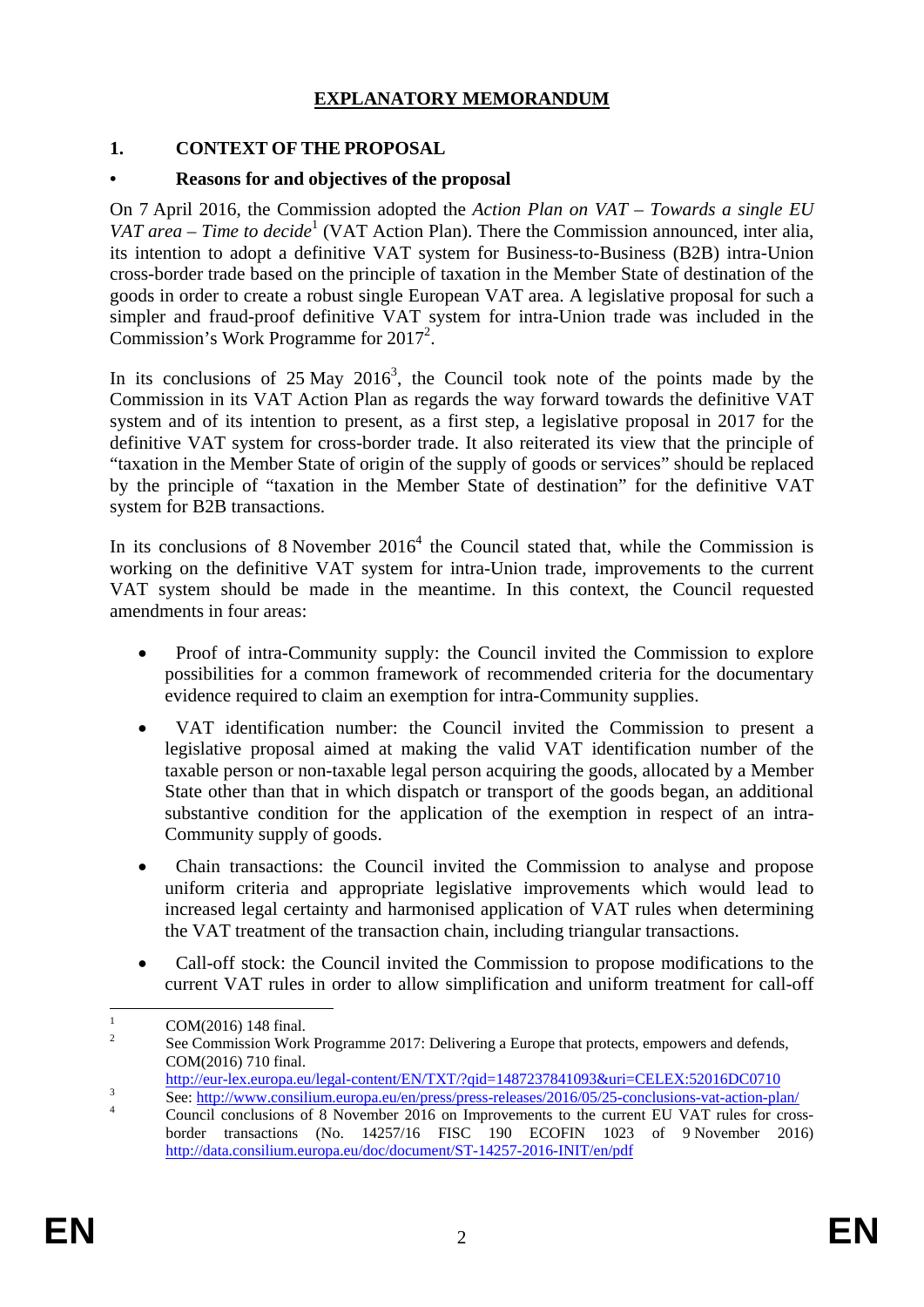stock arrangements in cross-border trade. To this effect, "call-off stock" refers to the situation where a vendor transfers goods to a warehouse at the disposal of a known acquirer in another Member State and that acquirer becomes the owner of the goods upon calling them off the warehouse.

In order to meet the request of the Council, amendments to the VAT Implementing Regulation<sup>5</sup> are proposed for the first domain. The three others require modifications to the VAT Directive<sup>6</sup> and are therefore subject to a separate proposal.

#### **• Consistency with other Union policies**

The creation of a simple, modern and fraud-proof VAT system is one of the fiscal priorities set out by the Commission for  $2017<sup>7</sup>$ .

Combating missing trader VAT fraud is also one of the European Union's ("Union" or "EU") priority crime areas, under the 2014-2017 EU Policy Cycle of Europol<sup>8</sup>.

Reducing administrative burden, particularly for SMEs, is also an important objective highlighted in the Union's growth strategy<sup>9</sup>.

The proposed initiative and its objectives are consistent with the Union SME policy as set by the Small Business Act  $(SBA)^{10}$ , in particular principle VII on helping SMEs to benefit more from the opportunities offered by the Single Market.

It is consistent with the Single market strategy  $(SMS)^{11}$  and the objectives of the Regulatory Fitness and Performance programme (REFIT).

# **2. LEGAL BASIS, SUBSIDIARITY AND PROPORTIONALITY**

## **• Legal basis**

The proposal is based on Article 397 of the VAT Directive. This article provides that the Council, acting unanimously on a proposal from the Commission, shall adopt the measures necessary to implement the VAT Directive.

## **• Subsidiarity (for non-exclusive competence)**

According to the principle of subsidiarity, as set out in Article 5(3) of the Treaty on European Union (TEU), action at Union level may only be taken if the envisaged aims cannot be

 $\frac{1}{5}$  Council Implementing Regulation (EU) No 282/2011 of 15 March 2011 laying down implementing measures for Directive 2006/112/EC on the common system of value added tax (recast) (OJ L 77, 23.3.2011, p. 1).

Council Directive 2006/112/EC of 28 November 2006 on the common system of value added tax  $(OJ L 347, 11.12.2006, p. 1).$ 

Annual Growth Survey 2017; see https://ec.europa.eu/info/publications/2017-european-semester-

[annual-growth-survey\\_en](https://ec.europa.eu/info/publications/2017-european-semester-annual-growth-survey_en)<br>8 [EMPACT priorities](https://www.europol.europa.eu/crime-areas-and-trends/eu-policy-cycle-empact) (European multidisciplinary platform against criminal threats)

Europe 2020 – A strategy for smart, sustainable and inclusive growth: see http://eur-<br>lex.europa.eu/LexUriServ/LexUriServ.do?uri=COM:2010:2020:FIN:EN:PDF

 $\frac{10}{\text{Commutation}}$  from the Commission to the Council, the European Parliament, the European Economic and Social Committee and the Committee of the Regions – "Think Small First" – A "Small

Business Act" for Europe (COM(2008) 394 final).<br><sup>11</sup> Communication from the Commission to the European Parliament, the Council, the European Economic and Social Committee and the Committee of the regions – "Upgrading the Single Market: more opportunities for people and business" (COM(2015) 550 final).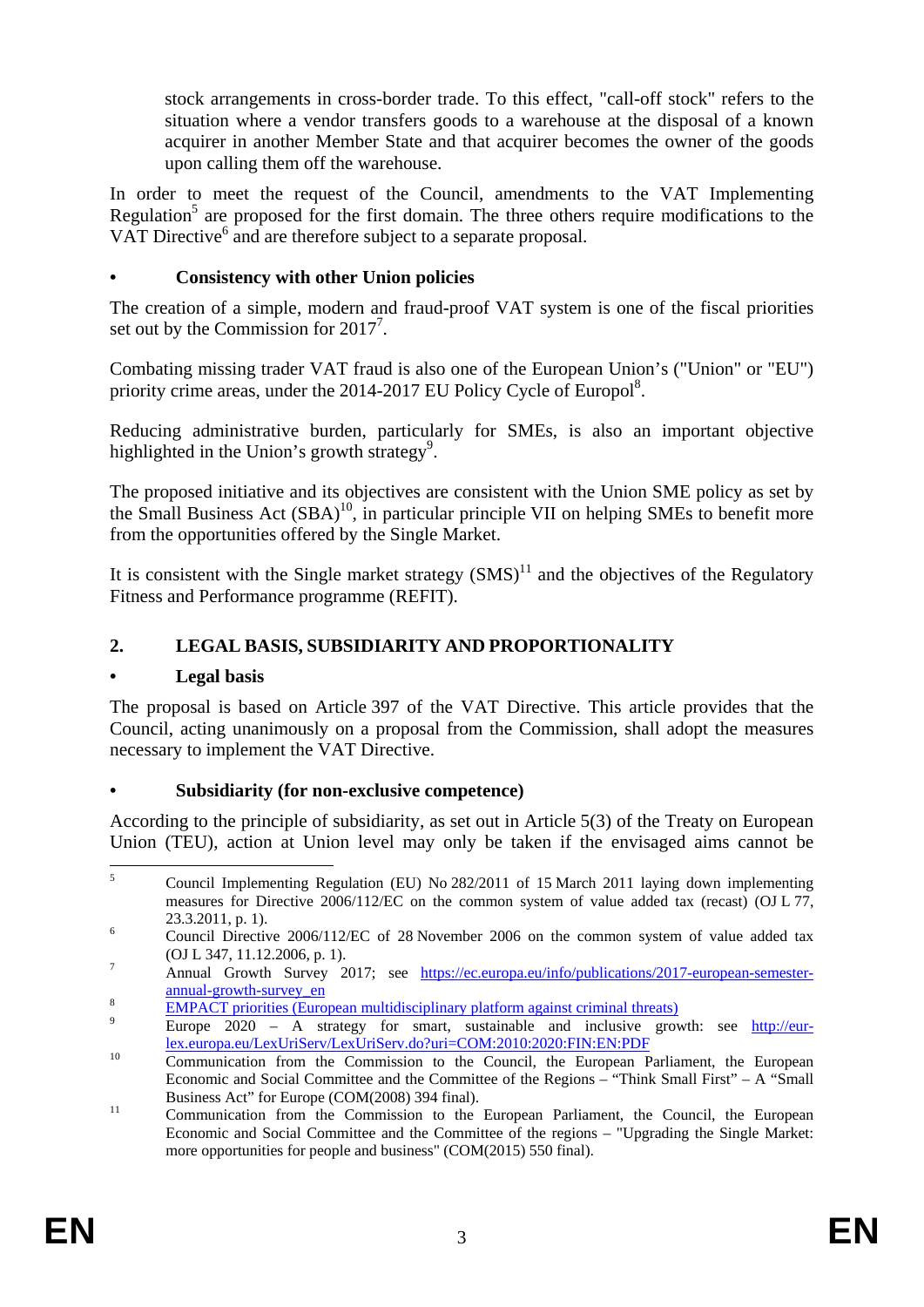achieved sufficiently by the Member States alone and can therefore, by reason of the scale or effects of the proposed actions, be better achieved at Union level.

Issues related to the proof of intra-Community transport for the purposes of the VAT exemption for cross-border trade can be better addressed at Union level than by individual Member States since, inevitably, more than one Member State is involved. Moreover, VAT is a tax harmonised at Union level and therefore any new initiative for implementing a specific rule of the VAT Directive requires a proposal by the Commission to amend the VAT Implementing Regulation.

The proposed measure on the documentary evidence required to claim an exemption for intra-Community supplies has unanimously been requested by the Member States which demonstrates that action at Union level is likely to be more effective as, at national level, such action has proven not to be sufficiently successful.

# **• Proportionality**

The proposed measure in relation to the proof of transport of goods from one Member State to another is a targeted reply towards a specific problem in relation to a VAT rule which has proven to be difficult to apply in a systematic and uniform way and which has created problems for taxable persons as well as for tax administrations.

## **• Choice of the instrument**

This proposal amends Council Implementing Regulation (EU) No 282/2011.

# **3. RESULTS OF EX-POST EVALUATIONS, STAKEHOLDER CONSULTATIONS AND IMPACT ASSESSMENTS**

## **• Stakeholder consultations**

The Commission has set up two working groups for discussions at technical level regarding VAT, namely the Group on the Future of VAT (GFV) and the VAT Expert Group (VEG). These groups discussed improvements to the current VAT system, including the issue of the proof of transport of goods from one Member State to another in the framework of the VAT exemption for intra-Community B2B supplies of goods. In addition, a public consultation was organised from 20 December 2016 to 20 March 2017 resulting in 121 contributions<sup>12</sup>.

## **• Impact assessment**

Reference is made to the separate impact assessment [SWD(2017)325 and its summary SWD(2017)326] which has been carried out in relation to, inter alia, this proposal.

The impact assessment for the proposal was considered by the Regulatory Scrutiny Board on 14 July 2017 [Ares(2017)3573962-SEC(2017)423]. The Board gave a positive opinion to the proposal with some recommendations that have been taken into account. The opinion of the

 $12 \overline{)}$ 12 See, about stakeholder consultation, Annex 2 of the Staff Working Document - Impact assessment accompanying the document Proposal for a Council Directive amending Directive 2006/112/EC as regards harmonising and simplifying certain rules in the value added tax system and introducing the definitive system for the taxation of trade between Member States and the results of the related open public consultation:

https://ec.europa.eu/taxation\_customs/consultations-get-involved/tax-consultations\_en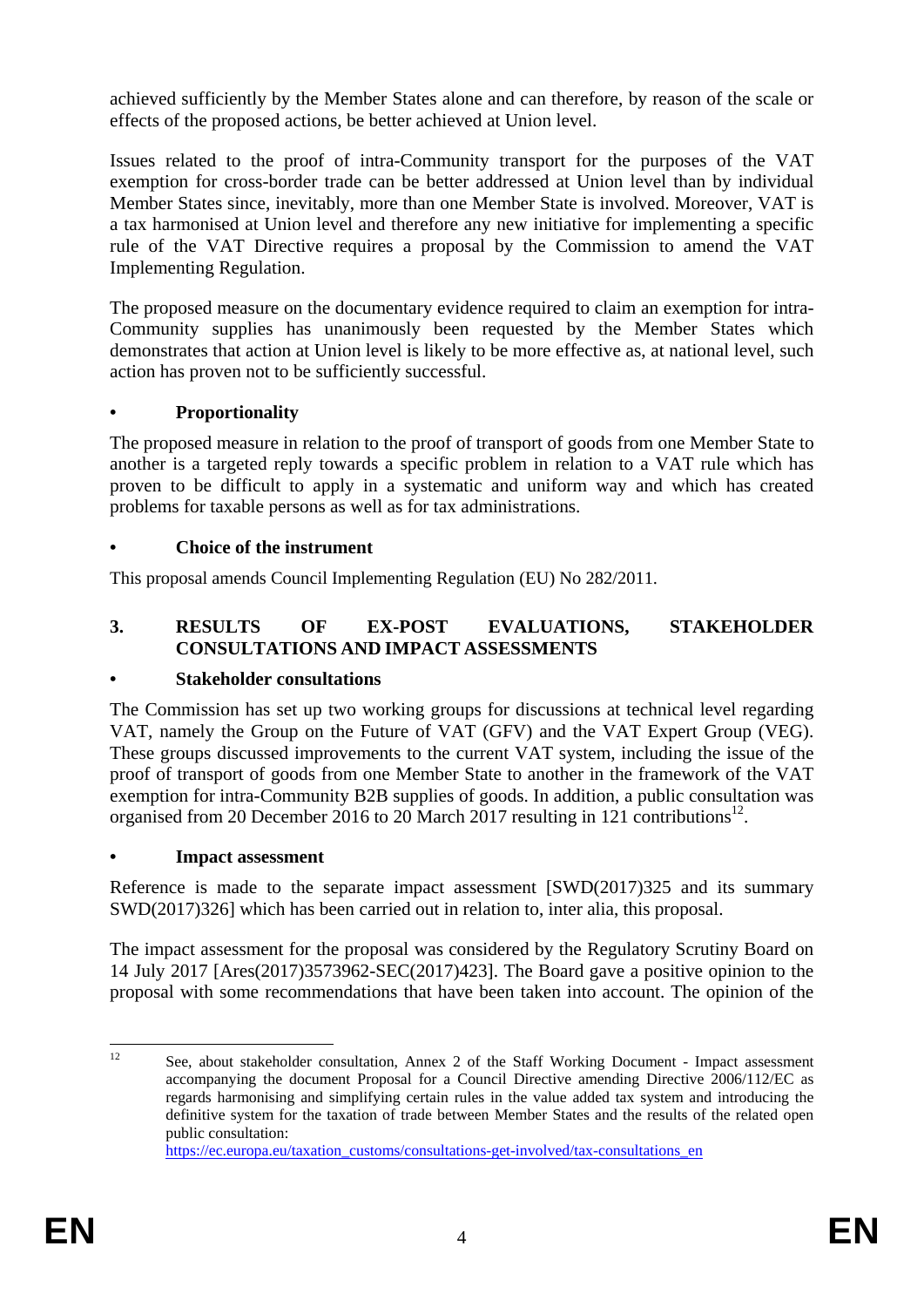Board and the recommendations are mentioned in Annex 1 to the Staff Working Document for the impact assessment accompanying this proposal.

# **4. BUDGETARY IMPLICATIONS**

The proposal will have no negative implications for the Union budget.

# **5. OTHER ELEMENTS**

# **• Detailed explanation of the specific provisions of the proposal**

In 1994 the Commission drew the attention of the Council and the European Parliament<sup>13</sup> on the question of the evidence to be provided in order to prove that the conditions for the exemption of an intra-Community supply of goods are met. Already at that time the Commission, less than 2 years after the introduction of the current transitional arrangements for the taxation of intra-Community trade (which entail that an intra-Community B2B transaction on goods gives rise to an exempt supply of goods in the Member State of departure and a taxed intra-Community acquisition in the Member State of arrival), pointed out that that issue was a source of difficulty.

Later discussions at Union level did not lead to practical results. Further the VAT Implementing Regulation does currently not contain any provision on this point, although over the years the case law of the Court of Justice of the European Union (CJEU) has dealt with the proof of the exemption for intra-Community supplies<sup>14</sup>.

Nevertheless, during the consultation process launched in connection with the Green Paper on the future of  $VAT^{15}$ , numerous contributions pointed again to this issue as a major problem of the current VAT system. Clear and stable rules that provide legal certainty for businesses are essential. At the same time, tax administrations must be able to monitor and ensure the correct application of the exemption, in particular as exempt intra-Community supplies are often a basic component of cross-border carousel fraud schemes.

The solution proposed consists of introducing a rebuttable presumption in two specific cases which involve the certified taxable person status. As regards the certified taxable person status, reference is made to the proposed legislation on the definitive VAT regime for intra-Community trade.

In the first situation, whereby the goods have been transported or dispatched by the supplier, directly or by a third party on his behalf, and the supplier has the certified taxable person status, a presumption is introduced according to which the goods have been transported from the Member State of supply (departure) to another Member State in case the supplier is in possession of two non-contradictory documents (a list of which is contained in the

<sup>13</sup> Report from the Commission to the Council and the European Parliament on the operation of the transitional arrangements for charging VAT in intra-Community trade (COM(94)515final of 23

November 1994). 14 See e.g. judgements of 27 September 2007, *Teleos,* C-409/04, ECLI:EU:C:2007:548; of 27 September 2007, *Collée*, C-146/05, ECLI:EU:C:2007:549; of 27 September 2007, *Twoh International,* C-184/05, ECLI:EU:C:2007:550; of 16 December 2010, *Euro Tyre Holding*, C-430/09, ECLI:EU:C:2010:786; of 27 September 2012, *VSTR*, C-587/10, ECLI:EU:C:2012:592; of 6 September 2012, *Mecsek-Gabona*, C-

<sup>&</sup>lt;sup>15</sup> Green paper on the future of VAT – Towards a simpler, more robust and efficient VAT system COM(2010) 695; Commission Staff Working Document accompanying document to the Green Paper on the future of VAT Towards a simpler, more robust and efficient VAT system (SEC(2010) 1455, 1.12.2010).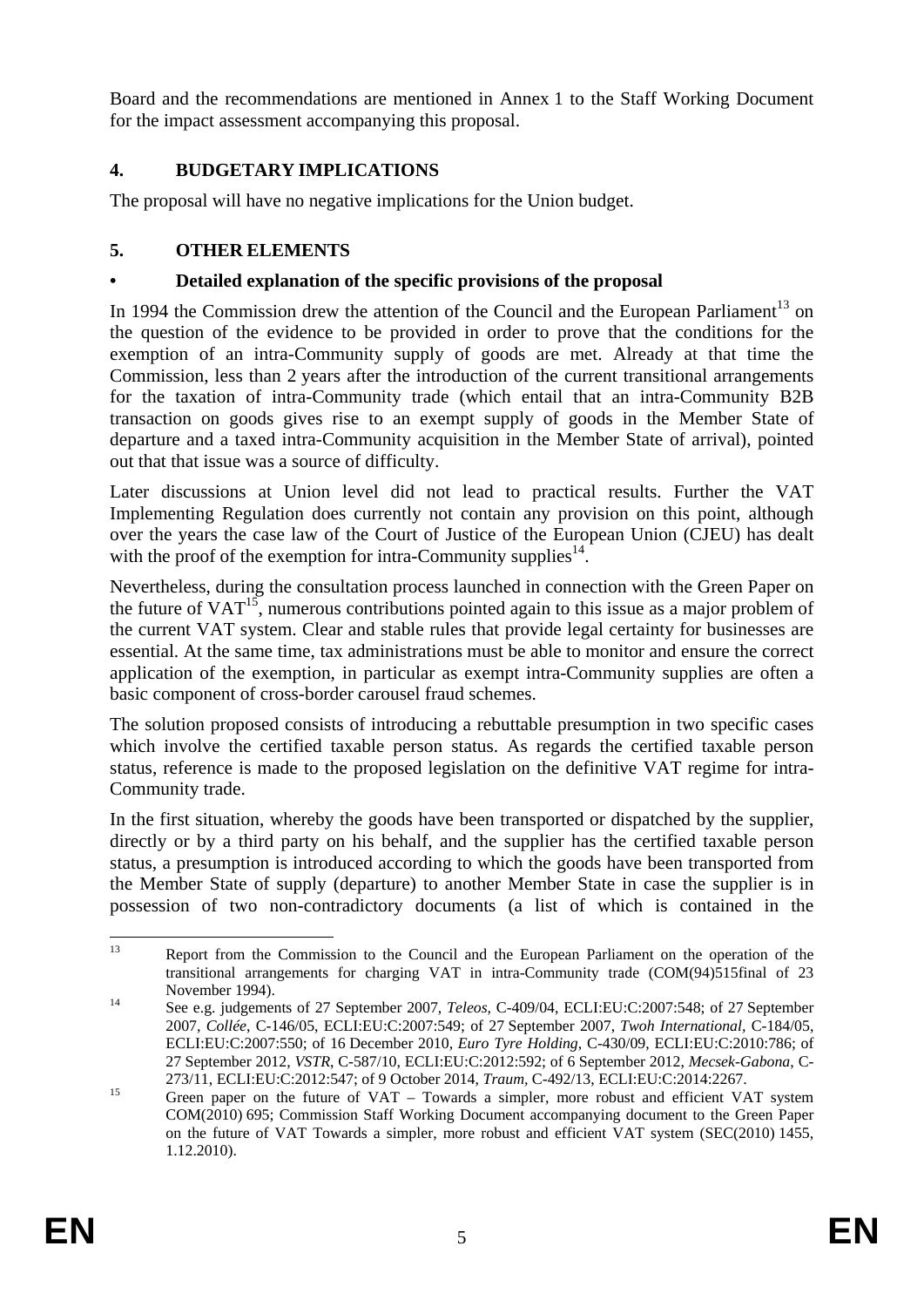Regulation) attesting to the transport. However, a tax authority may rebut this presumption on the basis of evidence indicating that the goods were not transported from the Member State of supply to another Member State.

In the second situation, where the customer is a certified taxable person and where the goods have been transported or dispatched by that customer, directly or by a third party on his behalf, a presumption is introduced according to which the goods can be regarded as transported from the Member State of supply to another Member State if the supplier is in possession of (i) a written statement by the acquirer that the goods have been transported by the acquirer or on his behalf with mention of the Member State of arrival of the goods (without, however, the need to disclose the exact destination in order to preserve the confidentiality of the acquirer's business); and (ii) two non-contradictory documents (of those mentioned in the list contained in the Regulation) attesting to the transport. The statement in (i), which is to be recorded by the supplier, has to be provided no later than on the tenth day of the month following the supply. This period should provide the acquirer sufficient time to transmit the information while, at the same time, it does not exceed the time limit for the supplier to issue an invoice (at the latest on the fifteenth of the month following the supply in accordance with the conditions of Article 222 of the VAT Directive).

For the situations which are not covered by these presumptions, e.g. because the taxable persons involved do not have the certified taxable person status, the current rules, as interpreted by the CJEU, remain applicable.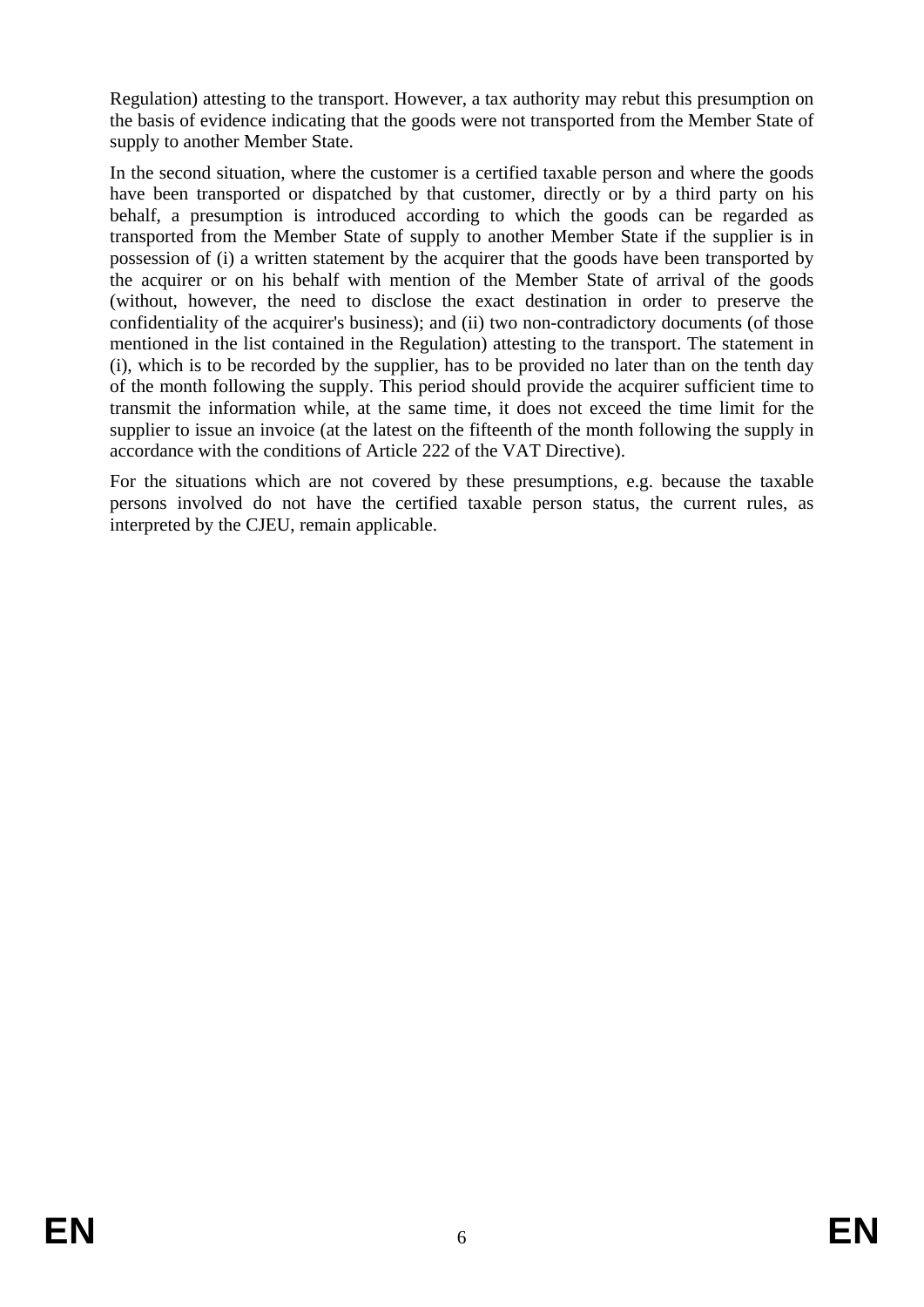#### 2017/0249 (NLE)

#### Proposal for a

# **COUNCIL IMPLEMENTING REGULATION**

#### **amending Implementing Regulation (EU) No 282/2011 as regards certain exemptions for intra-Community transactions**

THE COUNCIL OF THE EUROPEAN UNION,

Having regard to the Treaty on the Functioning of the European Union,

Having regard to Council Directive 2006/112/EC of 28 November 2006 on the common system of value added  $\text{tax}^1$ , and in particular Article 397 thereof,

Having regard to the proposal from the European Commission,

Whereas:

- (1) In its VAT Action Plan<sup>2</sup>, the Commission announced its intention to put forward a proposal for a definitive value added tax (VAT) system in relation to cross-border business-to-business trade between Member States. The Council, in its conclusions of 8 November 2016<sup>3</sup>, invited the Commission to propose in the meantime certain improvements to the Union VAT rules for cross-border transactions, inter alia for the purposes of exemptions in respect of intra-Community transactions.
- (2) Directive 2006/112/EC sets out a number of conditions to exempt from VAT supplies of goods in the context of certain intra-Community transactions. One of those conditions is that the goods have to be transported or dispatched from one Member State to another.
- (3) However, the divergent approach amongst Member States in the application of these exemptions for cross-border transactions has created difficulties and legal uncertainty for businesses. This is contrary to the objective of enhancing intra-Union trade and to the abolition of the fiscal borders. It is therefore important to specify and harmonise the conditions under which the exemptions can apply.
- (4) As cross-border VAT fraud is primarily linked to the exemption for intra-Community supplies, it is necessary to specify certain circumstances in which goods should be considered as having been transported or dispatched from the territory of the Member State of supply.

 $\frac{1}{1}$ OJ L 347, 11.12.2006, p. 1.

 $\overline{2}$  Communication from the Commission to the European Parliament, the Council and the European Economic and Social Committee on an action plan on VAT - Towards a single EU VAT area – Time to decide  $(COM(2016) 148$  final of 7.4.2016).

Council conclusions of 8 November 2016 on Improvements to the current EU VAT rules for crossborder transactions (No. 14257/16 FISC 190 ECOFIN 1023 of 9 November 2016).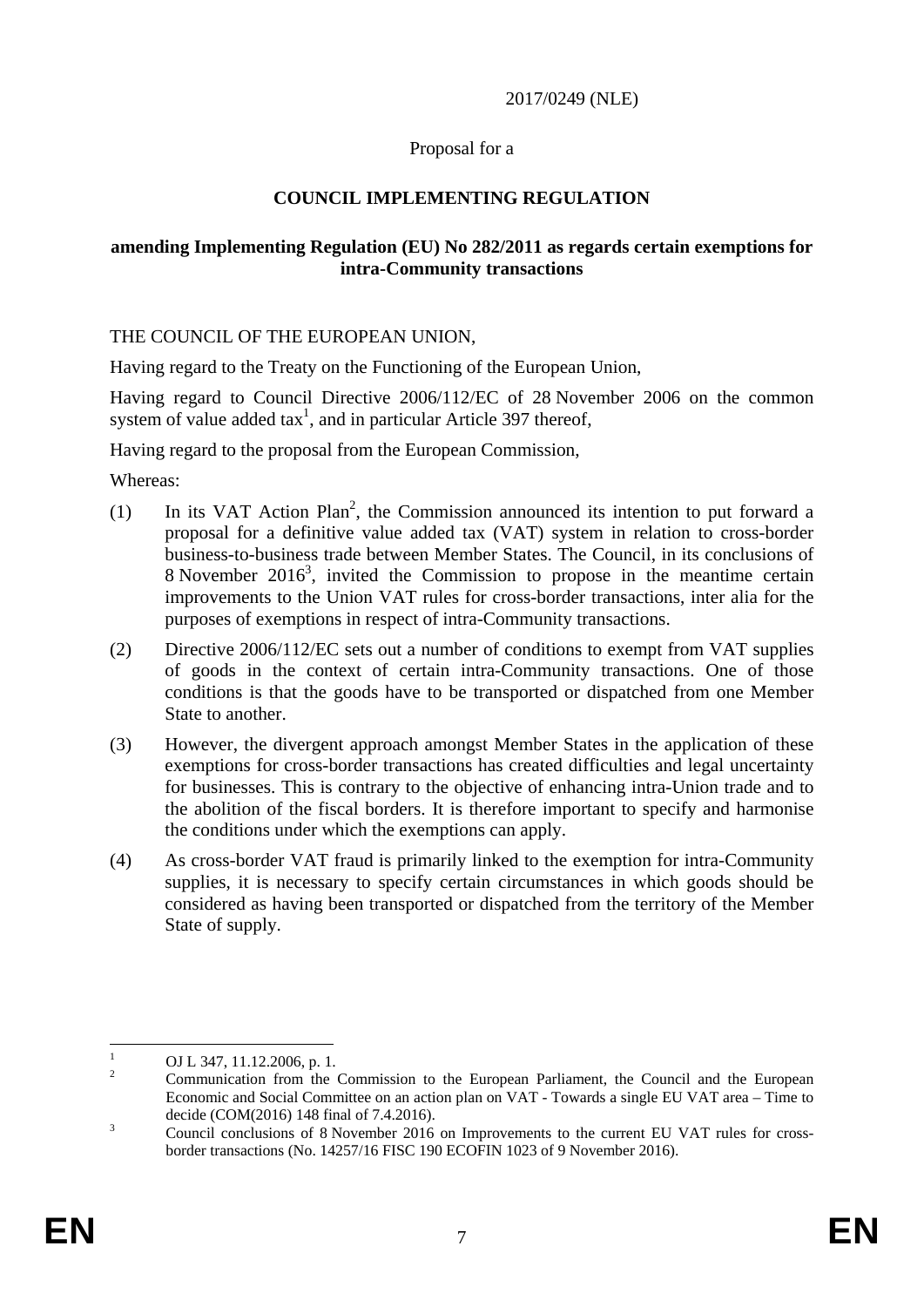- (5) In order to provide a practical solution for businesses and also assurance for tax administrations, two rebuttable presumptions are introduced in respect of transactions involving certified taxable persons in Implementing Regulation (EU) No 282/2011**.** 4
- (6) Taking into account that the provisions included in this Regulation are linked to amendments introduced by Council Directive  $[...]^{5}/EU$  as regards the certified taxable person, this Regulation should apply from the date of the application of those amendments.
- (7) Implementing Regulation (EU) No 282/2011 should therefore be amended accordingly,

HAS ADOPTED THIS REGULATION:

#### *Article 1*

In Chapter VIII of Implementing Regulation (EU) No 282/2011, the following SECTION 2a is inserted:

#### **'SECTION 2a**

# **Exemptions for intra-Community transactions**

#### **(Articles 138 to 142 of Directive 2006/112/EEC)**

#### *Article 45a*

1. For the purposes of applying the exemptions laid down in Article 138 of Directive 2006/112/EC, it shall be presumed that goods have been dispatched or transported to a destination outside their respective territory but within the Community in either of the following circumstances:

- (a) the vendor is a certified taxable person within the meaning of Article 13a of Directive 2006/112/EC, he indicates that the goods have been transported or dispatched by him or by a third party on his behalf, and he is in possession of at least two items of non-contradictory evidence listed in paragraph 3 confirming the transport or dispatch;
- (b) the person acquiring the goods is a certified taxable person within the meaning of Article 13a of Directive 2006/112/EC and the vendor is in possession of the following:
	- (i) a written statement from the person acquiring the goods stating that the goods have been transported or dispatched by him, or by a third party on his behalf, and referring to the Member State of destination of the goods;
	- (ii) two items of non-contradictory evidence listed in paragraph 3 confirming the transport or dispatch.

 $\frac{1}{4}$  Council Implementing Regulation (EU) No 282/2011 of 15 March 2011 laying down implementing measures for Directive 2006/112/EC on the common system of value added tax (OJ L 77, 23.3.2011, p.  $\frac{1}{5}$ .

Council Directive […]/EU of […] amending Directive 2006/112/EC as regards harmonising and simplifying certain rules in the value added tax system and introducing the definitive system for the taxation of trade between Member States (OJ L […])